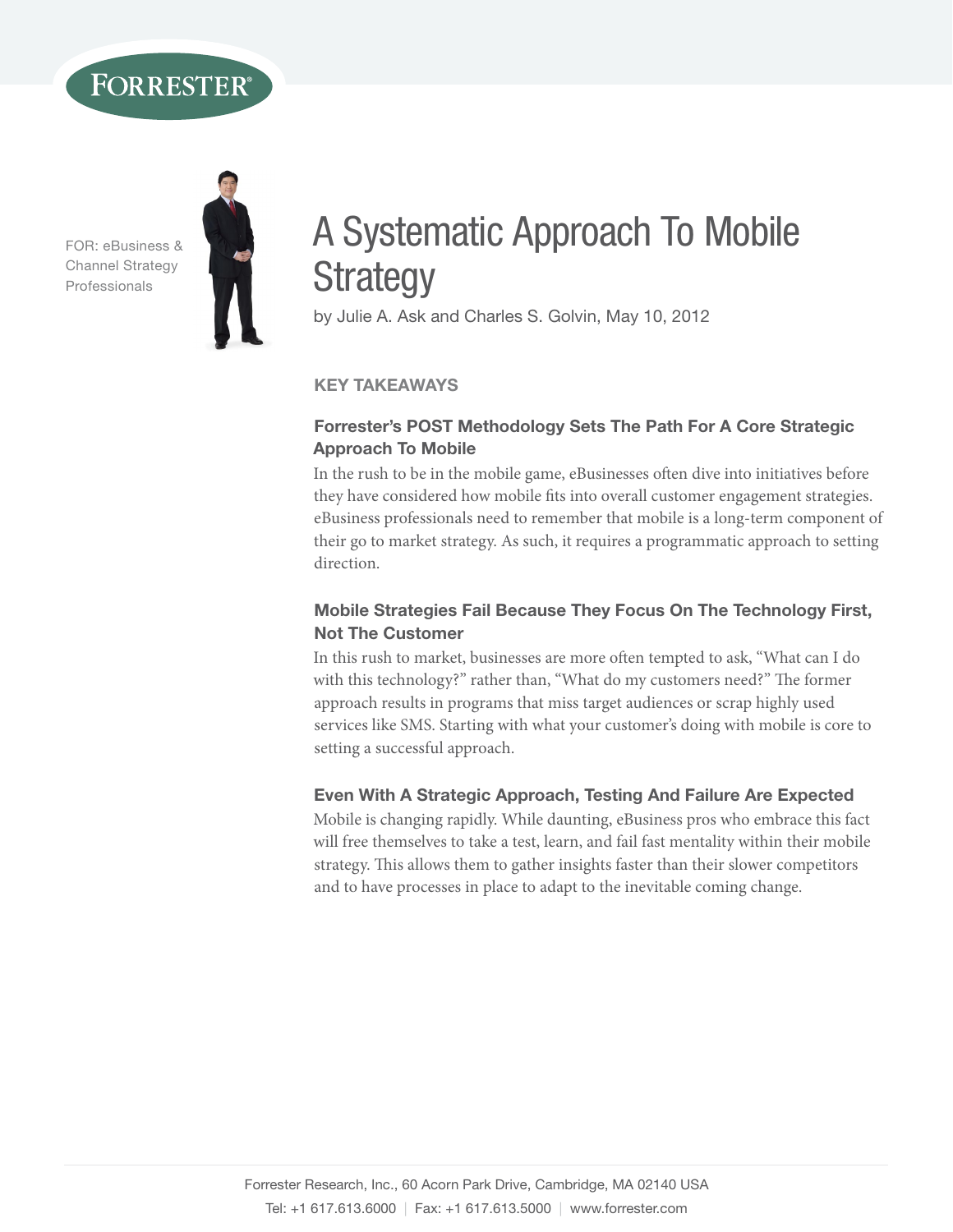### A Systematic Approach To Mobile Strategy

Strategic Plan: The Mobile eBusiness Playbook by [Julie A. Ask](http://www.forrester.com/go?objectid=BIO2298) and [Charles S. Golvin](http://www.forrester.com/go?objectid=BIO554) with [Patti Freeman Evans](http://www.forrester.com/go?objectid=BIO2295) and Doug Roberge

#### Why Read This Report

Mobile is hot, but too many executives take a backward approach to developing a mobile initiative and begin with technology decisions such as "We need an iPhone application" or "Let's do something with SMS." Success in mobile demands a systematic approach, beginning with understanding your customers or target audience via their Mobile Techno graphics® Profile. Next, determine your objectives — to grow revenues or cut costs — and then build a strategy based on your desired offering, willingness to engage distribution partners, and level of corporate commitment to mobile in order to achieve those objectives. Once you have completed these three steps, then — and only then — should you choose technologies to implement these strategies and achieve your objectives. This report is an update to "The POST Method: A Systematic Approach To Mobile Strategy" originally published April 9, 2009, and outlines the full POST process. This report outlines the strategic plan of Forrester's solution for eBusiness and channel strategy executives working on their mobile eBusiness strategy and is designed to help you boost customer value through mobile services.

#### Table Of Contents

2 The POST Method: A Systematic Approach To Mobile Strategy

Step 1: Review Your Mobile Technographics Profile

Step 2: Set Objectives

Step 3: Define The Strategy

Step 4: Select And Deploy Appropriate **Technologies** 

#### recommendations

- Anticipate And Analyze Failure Points *10*
- Supplemental Material *11*

#### Notes & Resources

This report outlines Forrester's POST methodology.

#### Related Research Documents

[Forrester's Mobile Maturity Model](http://www.forrester.com/go?objectid=RES57182) May 10, 2012

[Strategic Staffing For Mobile eBusiness](http://www.forrester.com/go?objectid=RES72225) May 10, 2012

[Mobile eBusiness Ecosystem](http://www.forrester.com/go?objectid=RES72225) May 9, 2012



© 2012, Forrester Research, Inc. All rights reserved. Unauthorized reproduction is strictly prohibited. Information is based on best available resources. Opinions reflect judgment at the time and are subject to change. Forrester®, Technographics®, Forrester Wave, RoleView, TechRadar, and Total Economic Impact are trademarks of Forrester Research, Inc. All other trademarks are the property of their respective companies. To purchase reprints of this document, please email clientsupport@forrester.com. For additional information, go to www.forrester.com.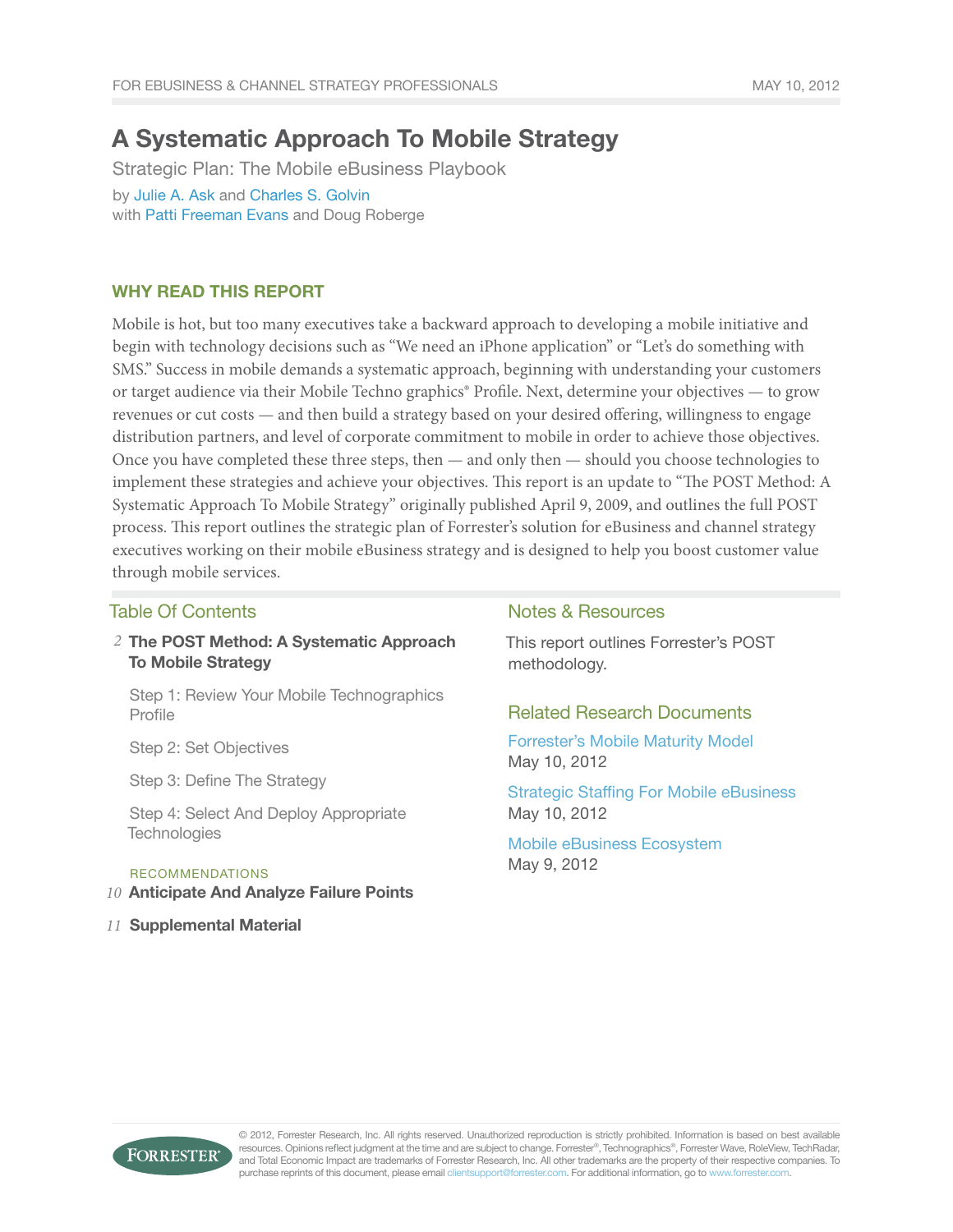#### The POST Method: A systematic approach to Mobile strategy

Consumers are increasingly reliant on their mobile phones, not only for communications but also for access to information, media consumption, commerce, and social connections. Talking and texting are now mainstream, while more and more mobile subscribers access the Internet, shop, get directions, watch video, and download music on their handheld device. Brands that seek a persistent presence with their customers must look to connect to them on the device that's always with them and always on — their mobile phone. We field many questions from professionals tasked with "doing something with mobile," but far too often these questions focus on the wrong thing: technology. Instead, firms should first ask which consumers they want to reach and how they use mobile, then establish clear objectives and lay out a strategy. Only then must they consider what technologies to use.

Many brands are familiar with the POST method for social strategy design and its underpinnings in Social Technographics<sup>\*</sup>.<sup>1</sup> We have adapted that methodology for professionals developing a mobile strategy, in this case using Mobile Technographics.2 Mobile POST relies on the same four steps of strategy formation:

- 1. **People.** Review the Mobile Technographics Profile of your target audience.
- 2. **Objectives.** Decide on your goals.
- 3. **Strategy.** Determine your approach to meet your objectives.
- 4. **Technology.** Choose the technologies that will enable you to implement your strategy.

#### Step 1: Review Your Mobile Technographics Profile

Mobile strategies fail because firms do not understand how *their* customers or target audience use a mobile phone. Most mobile initiatives from consumer brands are a response to a wider market trend: Firms see consumers — or competitors — adopting new mobile technologies, such as automatic location, and act on the urge to keep up. They rely on the profile of the average mobile phone user rather than that of their own customers or audience. Forrester's Mobile Technographics provides a means to comprehend the mobile behavior of a specific audience; understanding a brand's Mobile Technographics Profile is the first step to defining its mobile strategy. Forrester uses the following six profiles of cell phone users to guide mobile strategy development (see Figure 1)<sup>3</sup>:

- **Inactives.** These consumers do not own or use mobile phones and represent 11% of US adults.
- **Talkers.** Consumers in this group own a mobile phone but only use voice services. Thirty percent of US adults fall into this category.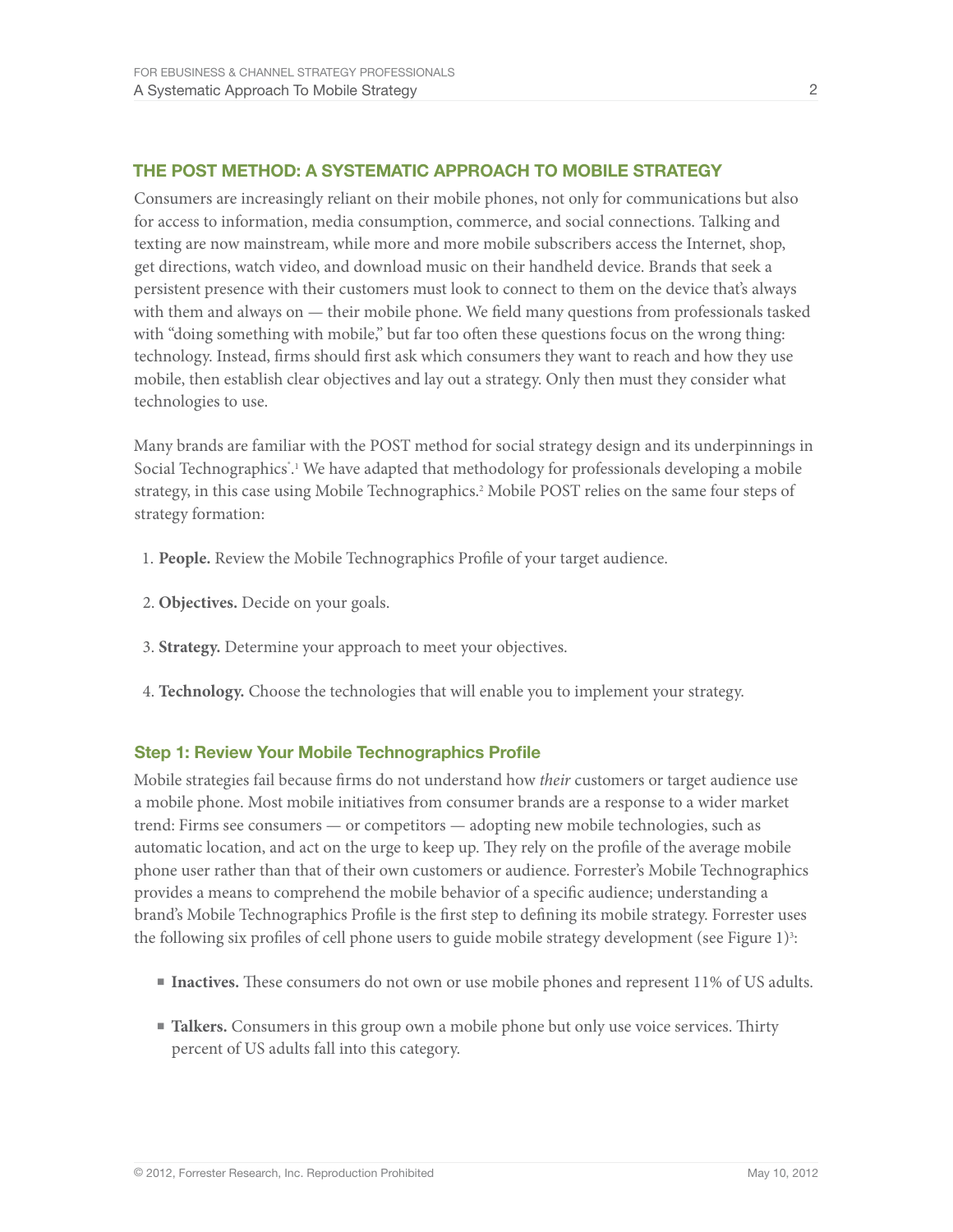- **Communicators.** In addition to voice, these subscribers use mobile messaging services such as SMS, MMS, or IM at least monthly. However, with the exception of occasional (less than monthly) email access, they do not regularly use any other data services on their mobile phone. They represent 20% of US adults.
- **■ Connectors.** Connectors are defined by their use of applications that improve productivity and efficiency, such as email (at least monthly) and mapping, and by infrequent (less than weekly) use of the mobile Internet. Connectors comprise 9% of US adults.
- **■ Entertainers.** Entertainers are defined by their purchase of paid personalization and entertainment content and applications for their mobile phones. This group represents 25% of US adults.
- **SuperConnecteds.** These consumers extend their mobile phones far beyond communications, using them to consume media, get information, and shop. They access the mobile Internet and/ or social networking sites such as Facebook and MySpace.com at least weekly on their mobile phones, and they may also research products, check stock quotes, check financial accounts, or read news at least once a month. SuperConnecteds make up 33% of US adults.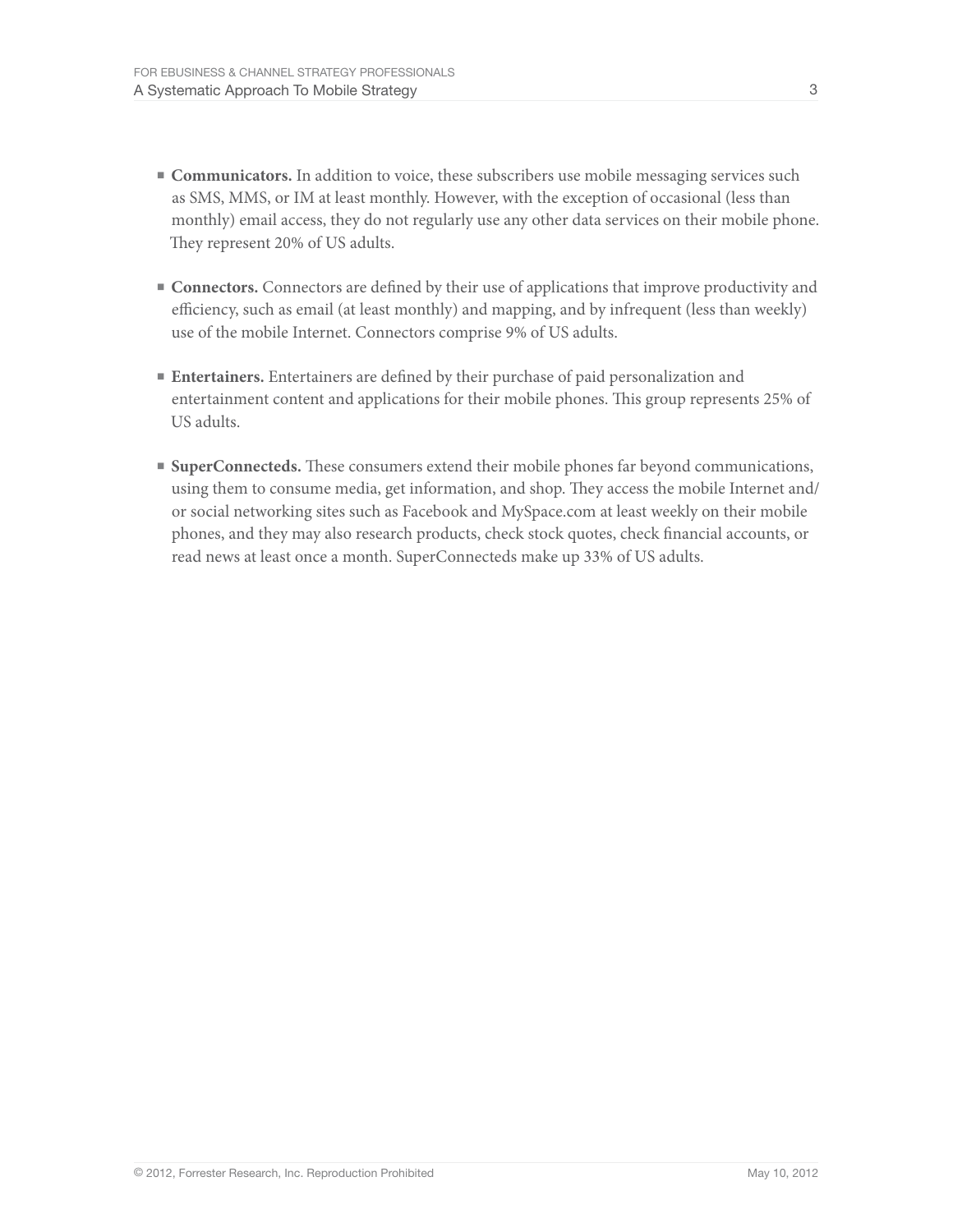

*Figure 1* Mobile Technographics: Understanding The Connected Consumer

Base: 9,416 US adults

Note: While Inactives, Talkers, and Communicators are distinct, Connectors, Entertainers, and SuperConnecteds may overlap. Activities are monthly unless otherwise noted.

Source: North American Technographics Benchmark Survey, Q2/Q3 2011 (US, Canada)

53677 Source: Forrester Research, Inc.

#### Step 2: Set Objectives

By itself, the Mobile Technographics Profile only indicates what is possible based on the mobile behavior of the target audience. Brands must decide *what* they want to accomplish with their mobile initiatives. Mobile objectives must align with business objectives and ultimately drive profitability.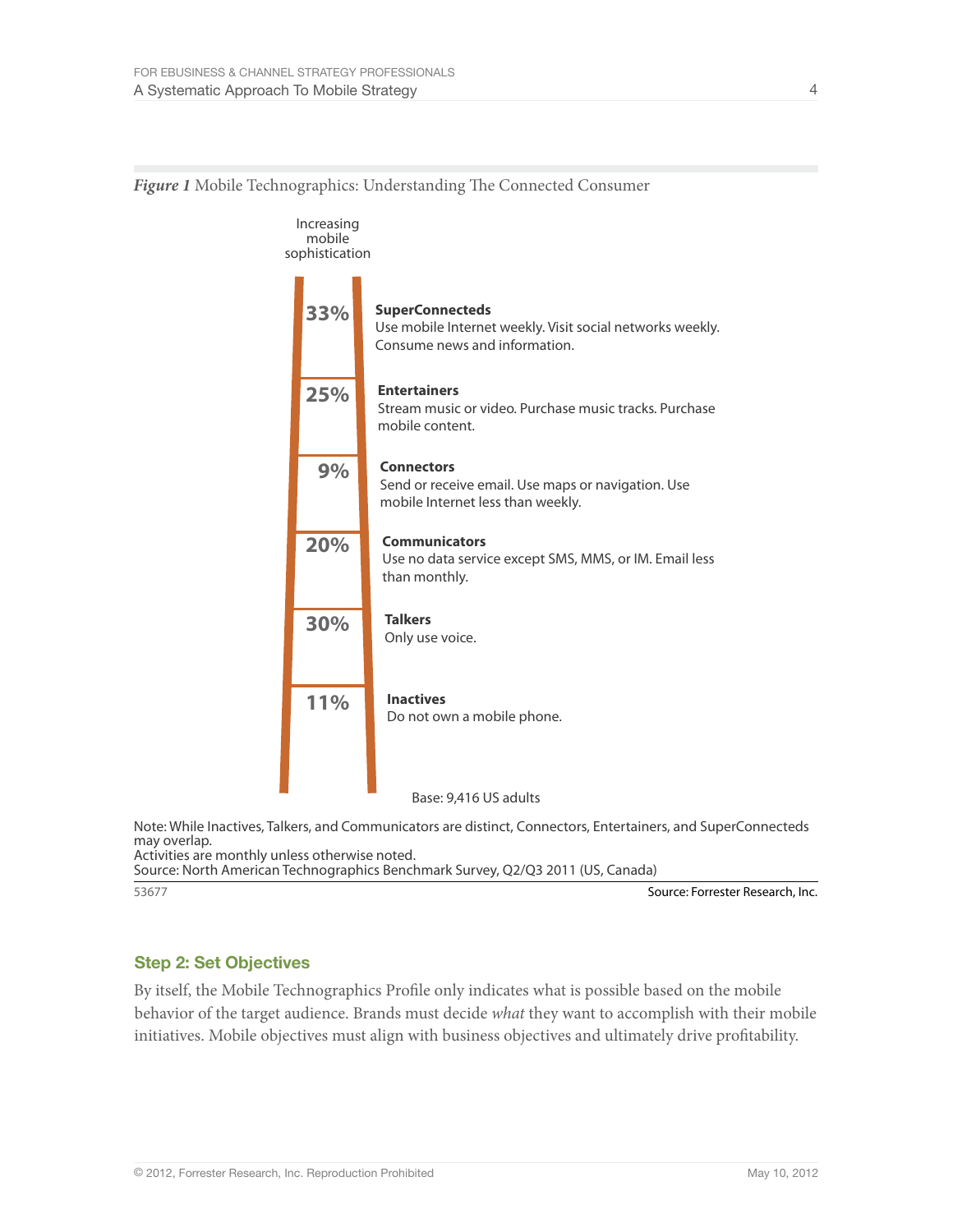Setting objectives is a three-step process. The first two steps derive from the existing corporate strategy and objectives that senior management has outlined, while the third and more tactical step — choosing mobile objectives — will fall to product and service strategists tasked with creating mobile strategies. Forrester recommends that mobile strategists (see Figure 2):

- 1. **Start with the overall business strategy.** Is the corporate emphasis on growing revenues or on reducing costs? For example, many companies are focusing on keeping the bottom line healthy via tight expense management, but this may shift to revenue growth as the economy continues to expand. Business objectives may differ across business units: For example, a new product division such as Intel's Atom group needs to drive revenues, while the desktop group focuses more on reducing costs. Even in nonprofit organizations, where revenue growth may not be the mandate, business objectives will be tied to income and costs.
- 2. **Identify the overall objectives that support the business strategy.** These objectives directly tie to the business strategy: Revenue growth comes from selling more to existing clients or from selling to new clients. Organizations may seek cost reductions in one or more corporate functions, such as marketing, sales, or distribution. For instance, in January 2009, Procter & Gamble announced a huge cost-cutting program designed to save \$50 million per year; it included purchasing more advertising at a lower cost.<sup>4</sup>
- 3. **Choose mobile objectives that support the business goals.** Based on the overall business objectives, mobile strategists must then select the specific outcomes that the mobile channel can enable. For example, mobile can support overall customer growth goals by driving leads while reducing customer churn via improved customer service. KLM aims to improve customer satisfaction by offering check-in and boarding pass services on mobile phones.<sup>5</sup> Similarly, Broadway Markets reduces its cost of sales by delivering personalized mobile coupons to customers based on purchase history or a loyalty rewards programs.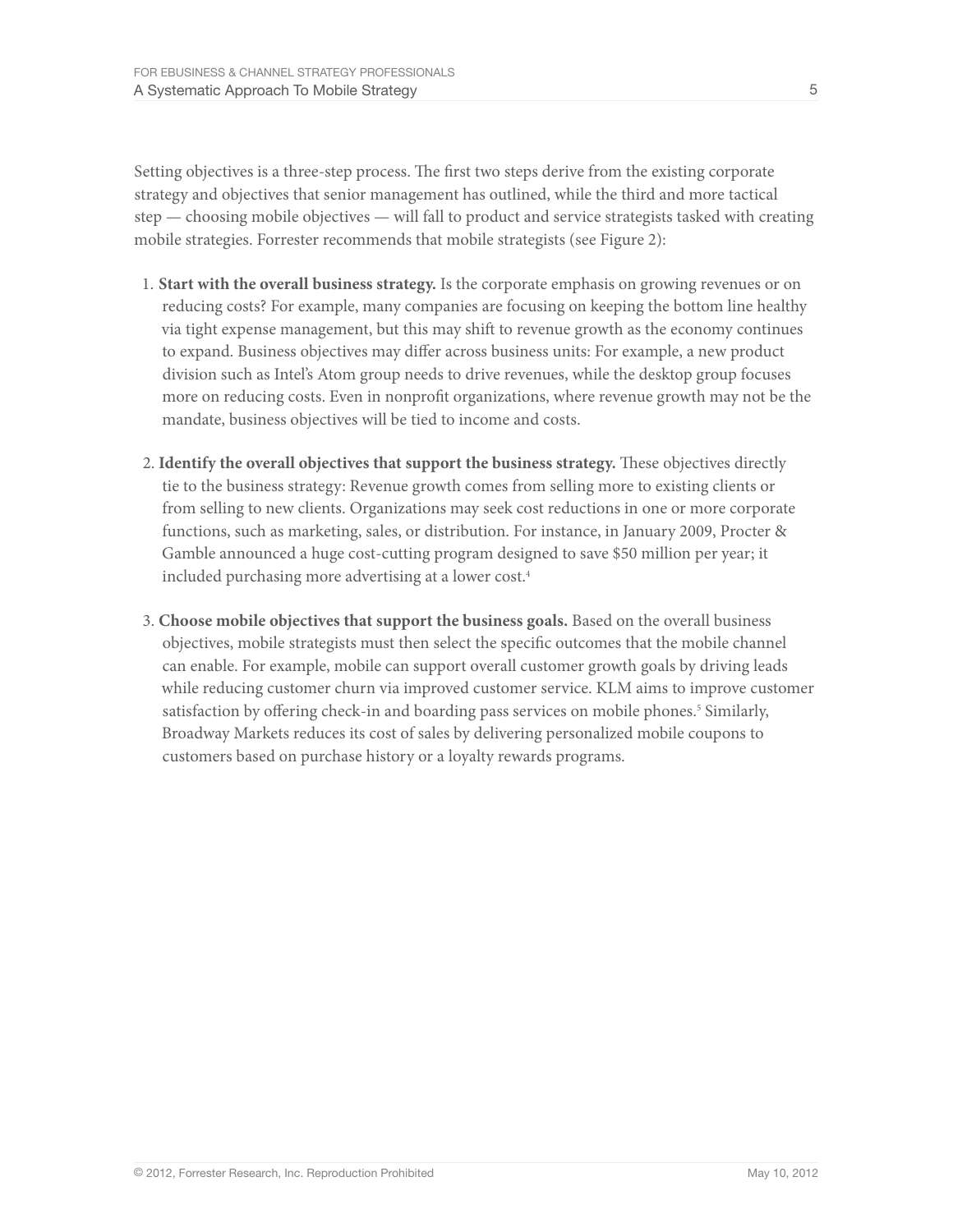

#### *Figure 2* Mobile Objectives Follow Overall Business Objectives

\*Companies can reduce costs throughout their operations. Here we call out six likely areas related to the value chain.

53677 Source: Forrester Research, Inc.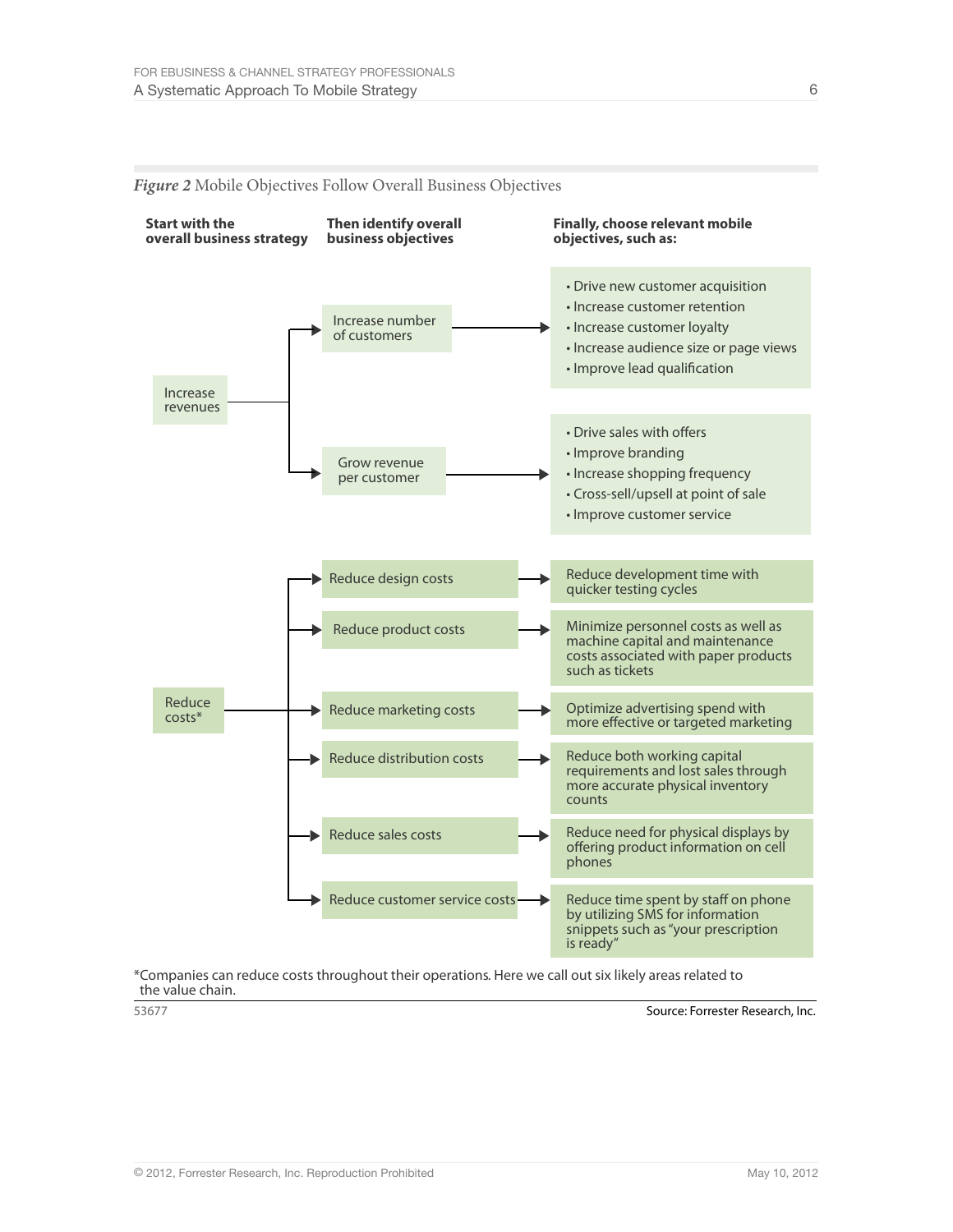#### Step 3: Define The Strategy

A strategy is simply a plan of action to meet stated objectives — where the objectives are the "what," the strategy is the "how." A brand's strategy for achieving its mobile objectives will impact the cost of development today and over time, the time-to-market, and the quality of the foundation laid to deliver mobile services going forward. eBusiness & channel strategy professionals should answer the following four basic questions in order to formulate their brand's mobile strategy (see Figure 3):

- **How many of my customers do I want to reach?** Strategists who focus on a technology choice, such as MMS versus the mobile web, determine their reach implicitly, but reach should be a conscious decision that then dictates a technology choice. As part of this reach decision, strategists at brands must consider the support they will need to put in place. For example, E-Trade's mobile banking and mobile brokering offering requires its customer service center staff to develop mobile expertise. Similarly, having product or customer reviews available in retail outlets makes it compulsory to train in-store personnel in the use of such services.
- **■ What will my mobile offering be?** A desktop experience force-fitted onto a small, handheld device is a recipe for disaster — mobile experiences are fundamentally different and need to take advantage of unique attributes such as location and timely delivery. As part of defining the offering, firms must decide how and to what extent to integrate the mobile service with other channels, processes, and infrastructure. For example, a downloadable mobile game works well as a standalone feature for a brand like adidas, but a retailer like Gap will eventually want to tie together coupons, loyalty, receipting, and purchases, which will require integration with pointof-sale (POS) systems and its customer database.
- **■ How will I work within the mobile value chain to deliver my product or service?** This question entails a choice of business model and distribution model, which are linked. If the mobile offering needs to drive revenues, prevailing business models are ad-driven or based on end user payments, such as subscriptions or one-off fees. Mobile operators generally offer billing services and therefore make good distribution partners for one-off services. Device and platform makers such as Apple and RIM have their own branded mobile applications stores and offer a more flexible — both in payment and business models — distribution channel to the customer for downloadable content or applications.
- **■ What is my level of commitment to mobile?** The answer to this question has a direct impact on resources — time and money — and the duration of your commitment. For instance, M&Ms' one-time SMS vote to choose the next color of the candy represented a relatively small investment and had a finite duration. At the other extreme, media firms including ESPN and Disney became mobile virtual network operators (MVNOs) in the US.<sup>6</sup> This is a costly venture that entails a long-term commitment to infrastructure, such as billing and CRM systems, as well as staffing a customer service center — and therefore to mobile itself.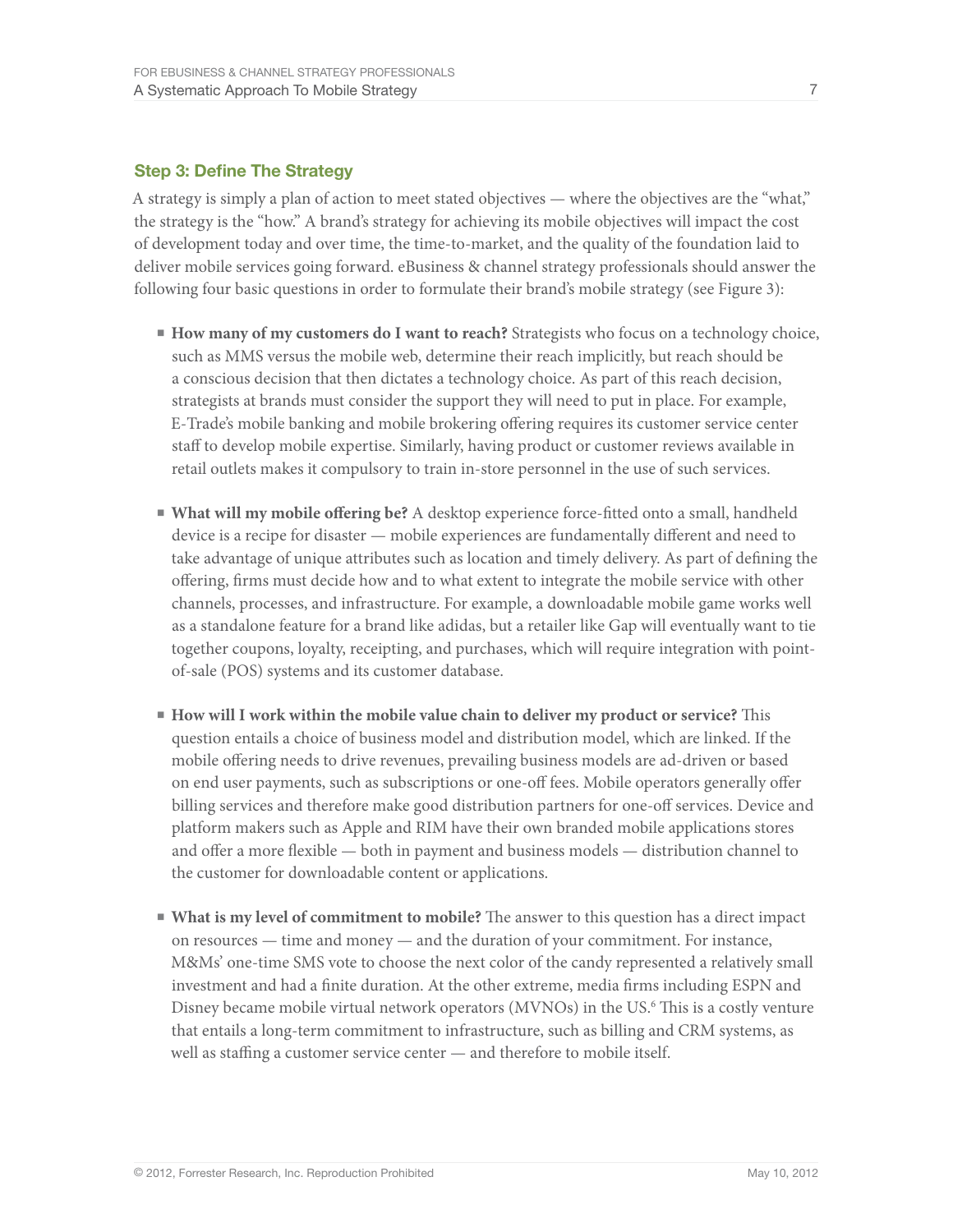*Figure 3* Strategic Decisions Fall Into Four Main Categories

| Reach           | • Which of my customers do I want to reach on the mobile channel?<br>• How quickly should we drive adoption of the new mobile services?<br>• What speed of implementation can we support?                                                                            |
|-----------------|----------------------------------------------------------------------------------------------------------------------------------------------------------------------------------------------------------------------------------------------------------------------|
| <b>Offering</b> | . What information, services, and products should be delivered on the<br>mobile channel?<br>• How much integration do I need to have with my other channels? And<br>where do I prioritize?                                                                           |
| Value chain     | . Will we distribute an application directly? Or should we distribute it<br>through telcos, device manufacturers, or other third parties?<br>• Will the services, information, or applications be free, ad-sponsored, or<br>paid? If paid, subscription or one-time? |
| Commitment      | • Do I go for a quick and simple solution for the short term? Or one that<br>will endure?<br>• How much should we invest in the mobile channel today? And in the<br>next 12 to 24 months?                                                                            |
|                 |                                                                                                                                                                                                                                                                      |

53677 Source: Forrester Research, Inc.

#### Step 4: Select And Deploy Appropriate Technologies

Armed with customer understanding, objectives, and a strategy, it is now time to choose technologies, a stop often confounded by lack of familiarity with the technology and vendors. Technology choices are not mutually exclusive: Most mobile strategists will combine two or more because technologies differ in reach, supported functionality within offerings, likely value chain partners, and required commitment. Brands can leverage the following types of technologies to implement their strategies (see Figure 4):

- **■ Messaging.** Messaging offers the broadest reach 73% of US cell phone users use SMS, and 37% use MMS at least monthly— but it offers only limited functionality.7 SMS is suited to the timely delivery of perishable information, such as a flight's delay or being outbid on an eBay auction; information retrieval, such as checking a bank balance; and simple interactions, such as voting or sweepstakes. MMS works well when the information being delivered is richer in content, such as a product bar code, or an image or a video clip, like a just-scored Premier League goal. The level of commitment for messaging need not be high, and the value chain decisions are straightforward — essentially the choice of a single vendor such as VeriSign or MX Telecom.
- **Downloadable content.** Downloadable content, such as ring tones, wallpapers, and music or video, can be a rich experience for customers on mobile devices. Reach has expanded: the number of US adults who watch video on their phones has increased by three times the amount from 2008 to 2011.<sup>8</sup> Content is relatively inexpensive to offer but will require a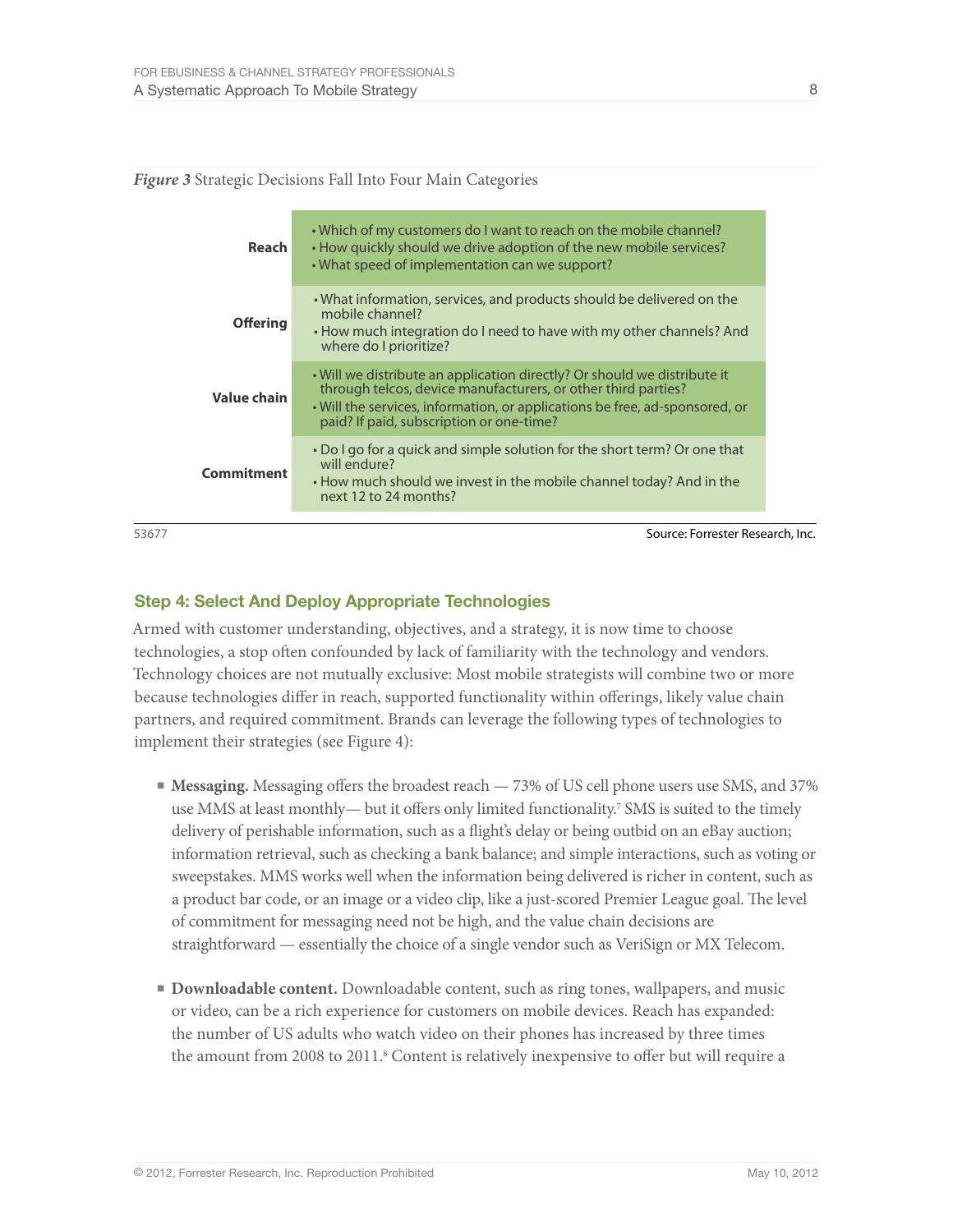platform that can optimize its delivery for the wide variety of phones in the market. Value chain relationships are key: If you're MTV and want to push your content to mobile phone users, you need relationships with the telcos, either directly or through content aggregators like Buongiorno.

- **■ The mobile Web.** Browsers, applications, and widgets single-purpose applications all fall into this technology bucket. They open more possibilities to brands but reach far fewer consumers than messaging. Most phones in the market contain a browser; 38% of US subscribers browse the Web from their phones monthly, and 27% do so daily.<sup>9</sup> While Apple's App Store has raised consumers' awareness of the value of applications and increased their appetite for new apps, few consumers extend their phone's capabilities in this way today. The mobile Web mandates a substantial level of commitment and engagement with the value chain in order to support the fragmented mix of browsers and device platforms, while carriers control the distribution to the majority of devices. Third-party aggregators with carrier distribution, such as uLocate for location-based services, will play a role for downloadable applications for those without the resources to sign direct deals with service providers.
- **Device hardware features.** Cameras, location, and Bluetooth are examples of technologies that fall into the category of device hardware features, and their reach depends on how many phones carry the feature and how brands want to use it. For example, Yahoo's Flickr service relies on one of the most prevalent device features — a camera — but its reach is limited by the requirement that the customer have a data plan to transfer images and by the complexity of configuring the service. Location presents exciting opportunities to enhance applications but, depending on the underlying location technology in the phone, applications exploiting location may require the cooperation of the mobile operator. Further, location introduces questions around privacy and the precision of the technology. In Bluetooth's case, while the device feature is widespread, taking advantage of it requires the presence of additional hardware, such as a Bluetooth beacon in a theater lobby.
- **■ Service provider networks.** Several consumer-facing firms have already plunged into the ultimate commitment to mobile by launching their own MVNO, with varying levels of success.<sup>10</sup> The list spans brands like Disney, banks such as the Netherlands' Rabobank, media firms like Virgin, and retailers like France's Carrefour. As the brands offer the full range of mobile services — in direct competition with the mobile operator from which they buy network capacity — this option includes all of the technologies listed above. This level of commitment is extreme considering the need for billing, customer care, distribution, and device management, but it does enable the ultimate control over customers' experience. However, reach is limited due to the high level of saturation in most developed economies.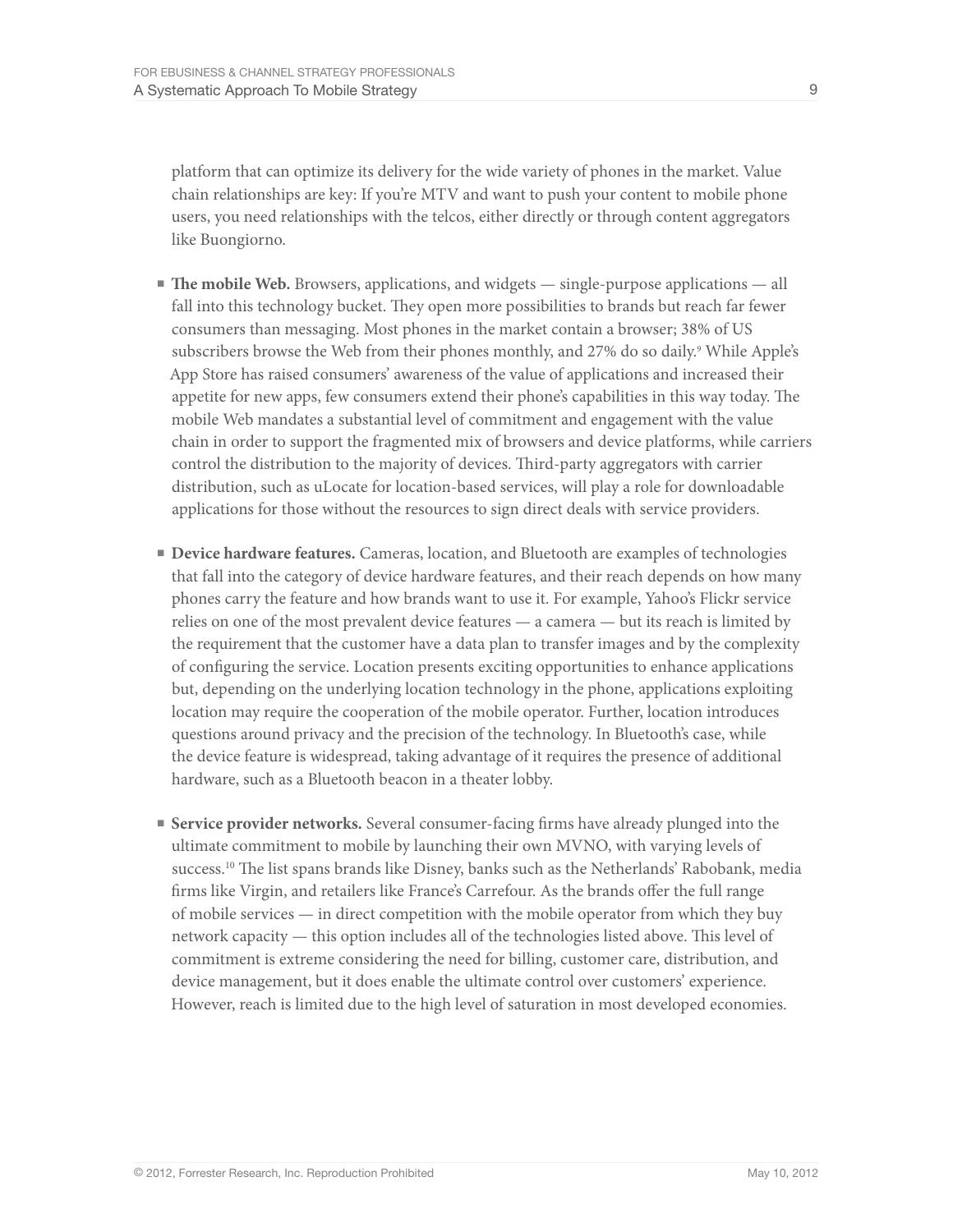

#### *Figure 4* Technology Choices Will Depend On Strategic Choices

53677 Source: Forrester Research, Inc.

#### Recommendations anticipate and analyze failure points

Creating and implementing a sound mobile strategy is challenging. First, there are few precedents and few examples of sustained, profitable initiatives — most mobile efforts today are scattershot and carry low expectations. Second, the technology and the implications of device and platform fragmentation, network diversity, and consumer behavior are difficult to assemble into a cohesive picture. Mobile has more dimensions and "moving parts" than, for example, the PC-based Internet, which also lacks a parallel to the mobile operators that exercise significant control in the ecosystem. Road maps are hard to come by and make expectation-setting a challenge. Professionals tasked with mobile strategy development should look for best practices but must also understand that there will be some "learning through mistakes" in the process. Professionals tasked with mobile services definition or mobile strategy design should be aware of the following common missteps in the mobile POST process:

- **■ Profile mismatches.** These occur when companies build strategies that are ill-suited to the mobile phone usage of their customers. Fifty percent of US cell phone users may be sending and receiving text messages, but your customers may be in the 50% who aren't. iPhone applications generate buzz but do little to help you reach your customers if 95% of them use a basic feature phone. That's why every mobile strategy design should start with an accurate audience profile.
- **A lack of defined objectives.** Brands too often set their sights too low *or* move forward without clear goals. Failure to articulate goals will result in wasted resources. Also, more often than not, even if goals have been defined, they are vague and limited to "learning about the mobile channel" or "doing something on the iPhone." Mobile phone users are getting increasingly sophisticated,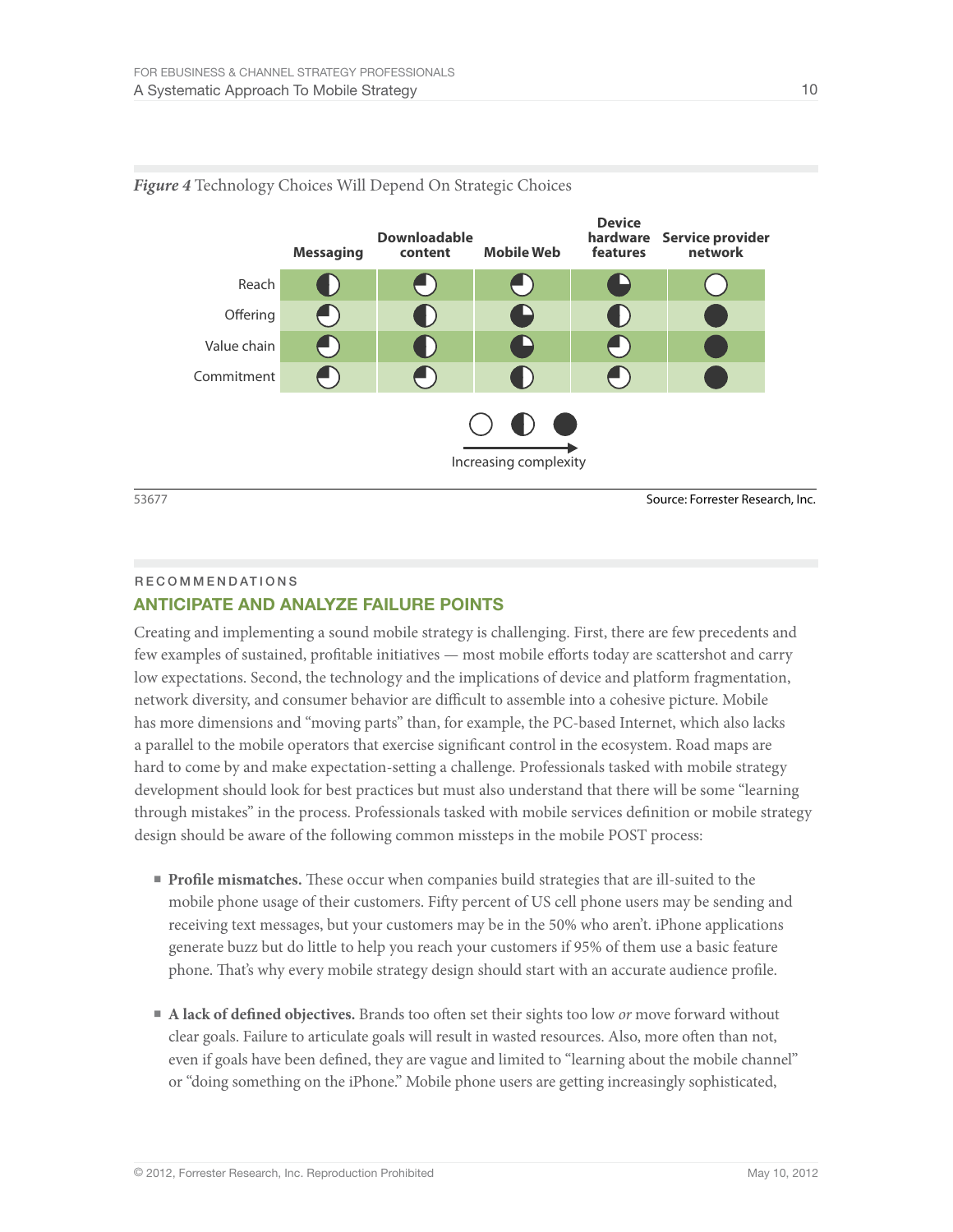and their expectations are rising. Experimentation is a fair objective in the near term but one that will fall far short for most brands in 2012. If executives are pushing for deployments without clear objectives, eBusiness and channel strategy professionals should push back and insist on clear objectives. Mobile strategy professionals should also establish clear metrics to gauge the success of their objectives. These metrics should be similar to those already used for the corresponding business objectives, such as audience size or revenues generated by the channel.

- **■ Strategic indecisiveness.** An unwillingness to make explicit decisions for each of the major strategy components will hinder technology choice, waste capital, and give mobile a bad reputation in the organization. Successful mobile initiatives require difficult decisions, for example, around reach. Brand managers seldom say, "We aren't going to bother with trying to reach 70% of our audience." Indecisiveness will hinder time-to-market objectives while minimizing the likelihood of a positive return on investment. Successful mobile initiatives have strong C-level champions with realistic expectations based on data.
- **Flawed technology implementation**. Both poor technology choices and implementation will derail the best-laid plans. The Mobile Technographics Profile of customers will change as consumers upgrade their handsets and adopt new services. Mobile eBusiness professionals must be willing to reassess their strategies and have plans in place to develop their initiatives in parallel with their customers' mobile maturity. Service-oriented, quick-to-market solutions may seem like an easy and inexpensive path to a mobile presence today but may not best serve customers in three to five years.

#### supplemental material

#### **Methodology**

Forrester conducted the North American Technographics Benchmark Survey, Q2/Q3 2011 (US, Canada) mail survey which was fielded from May to July 2011 and includes responses from 10,802 US households and individuals ages 18 and older. Fieldwork in Canada was delayed due to a national postal workers' strike and was completed in October 2011 with a sample size of 436 Canadian respondents. For results based on randomly chosen samples of these sizes ( $N = 10,802$  in the US and  $N = 436$  in Canada), there is 95% confidence that the results have a statistical precision of plus or minus 0.94% of what they would be if the entire population of US households and individuals ages 18 and older had been surveyed and plus or minus 4.69% of what they would be if the entire population of Canadian households and individuals ages 18 and older had been surveyed. Forrester weighted the US head of household data by age, gender, household income, household size and composition, education level, region, and market size (combined statistical area). The weighting criteria for the US individual respondent data included all of the above with the addition of employment status. The survey sample size, when weighted, was 8,454 US respondents at the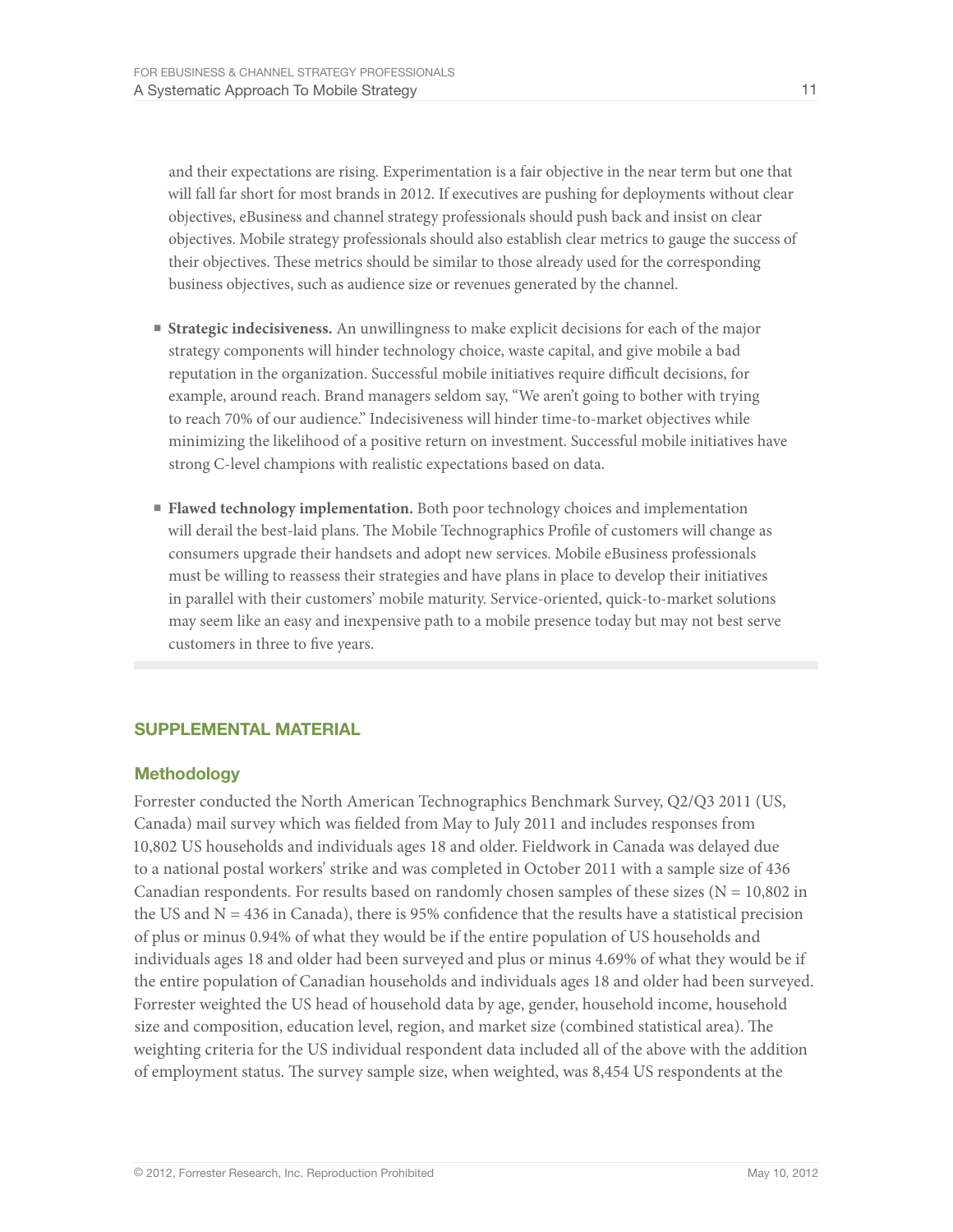household level and 10,802 US respondents at the individual level. Forrester weighted the Canadian head of household data by age, gender, household income, household size, province, city size, and age/presence of children. The weighting criteria for the Canadian individual respondent data included age, gender, household income, household size, province, city size, and employment status. The survey sample size, when weighted, was 386 Canadian respondents at the household level and 436 Canadian respondents at the individual level.(Note: Weighted sample sizes can be different from the actual number of respondents to account for individuals generally underrepresented in mail panels.) The sample was drawn from members of TNS's panel, and respondents were motivated by a sweepstakes drawing. The sample provided by TNS is not a random sample. While individuals may have been randomly sampled from TNS's panel for this particular survey, they have previously chosen to take part in the TNS panel.

#### **ENDNOTES**

- <sup>1</sup> Executives are going about social strategy backwards: picking technologies like blogs or communities first instead of focusing on what they want to accomplish. This document introduces our four-step method for social strategy. First, examine the Social Technographics Profile of your customers. Second, choose your objective: listening to, talking with, energizing, supporting, or embracing your customers and their ideas. Third, build a strategy around changing your relationship with your customers. Finally, pick the appropriate technologies to implement. Companies that take these four steps in order and then put success metrics in place are the most likely to succeed. See the October 9, 2007, ["Objectives: The Key To Creating A Social](http://www.forrester.com/go?objectid=RES43656)  [Strategy"](http://www.forrester.com/go?objectid=RES43656) report.
- <sup>2</sup> Consumer adoption and usage of mobile communication and multimedia services has reached critical mass. Any brand that interacts regularly with consumers — from retailers to banks to media companies to airlines — should be considering its mobile strategy. Mobile strategy development begins with a databased understanding of how mobile-advanced a brand's consumers are and will be, and that insight comes from Mobile Technographics. Regardless of how sophisticated mobile usage is among your customers or target audience, there are opportunities to leverage the mobile channel. See the April 9, 2009, "[Mobile](http://www.forrester.com/go?objectid=RES53618)  [Technographics"](http://www.forrester.com/go?objectid=RES53618) report.
- <sup>3</sup> Source: North American Technographics Benchmark Survey, Q2/Q3 2011 (US, Canada).
- <sup>4</sup> Visit Procter & Gamble's website for more information (http://www.pg.com/investors).
- <sup>5</sup> KLM Royal Dutch Airlines announced this new mobile service in March 2009. Visit KLM's website for more information (http://www.klm.nl).
- <sup>6</sup> Despite their attempts to be successful as MVNOs, both these companies withdrew their mobile operations.
- <sup>7</sup> Source: North American Technographics Benchmark Survey, Q2/Q3 2011 (US, Canada).
- <sup>8</sup> Seven percent of US adults watched video on their phones in 2008, and 24% of US adults watched video on their phones in 2011 Source: North American Technographics Benchmark Survey, 2008, and North American Technographics Benchmark Survey, Q2/Q3 2011 (US, Canada).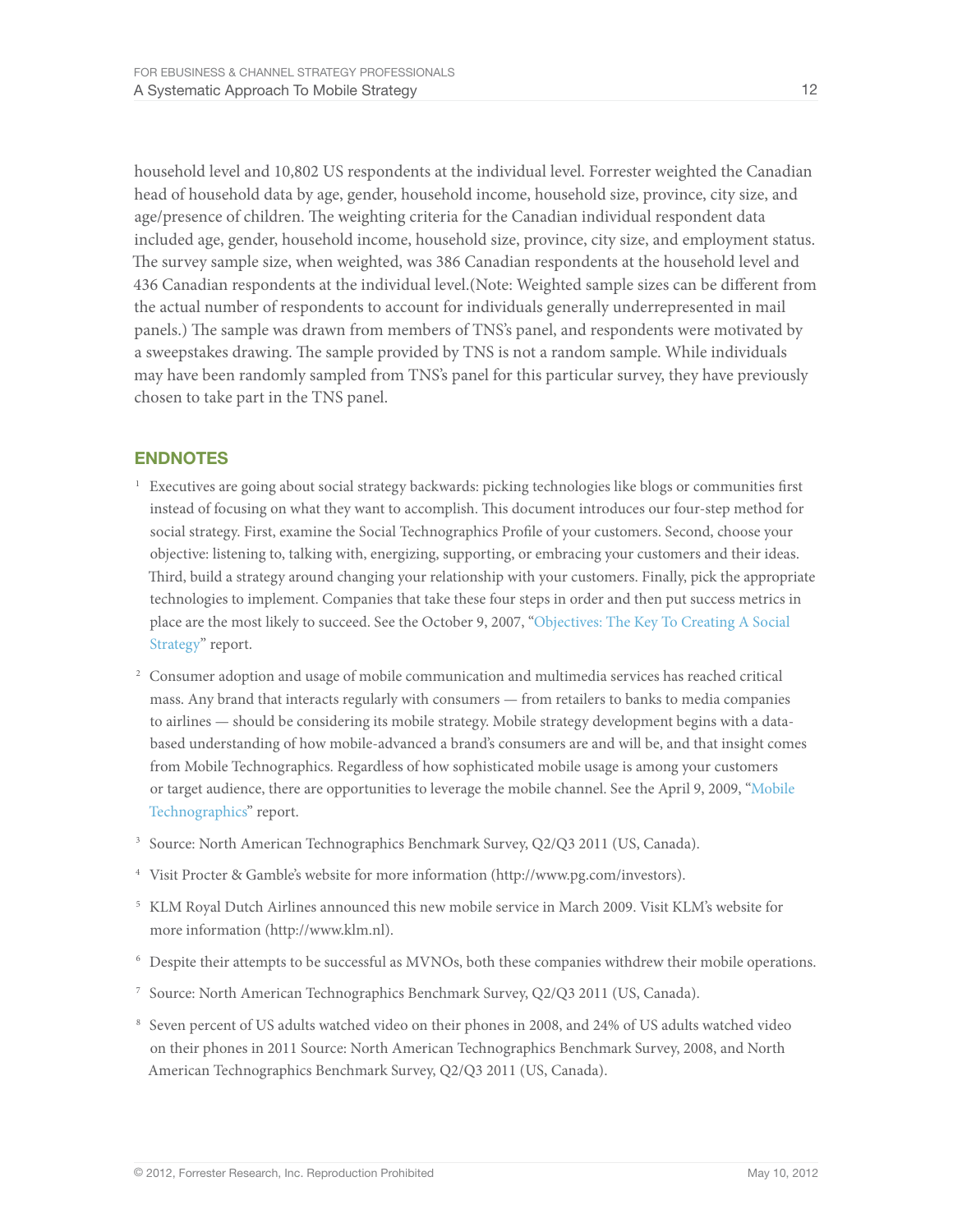- <sup>9</sup> Source: North American Technographics Benchmark Survey, Q2/Q3 2011 (US, Canada).
- <sup>10</sup> Over the years, Forrester has written various reports on MVNOs. Because they are tied to individual market regulations, MVNO booms happen at different times across countries — for instance, they recently took place in Southern Europe. See the August 8, 2007, ["Southern Europe Awakens To Mobile Virtual Network](http://www.forrester.com/go?objectid=RES42749)  [Operators"](http://www.forrester.com/go?objectid=RES42749) report.